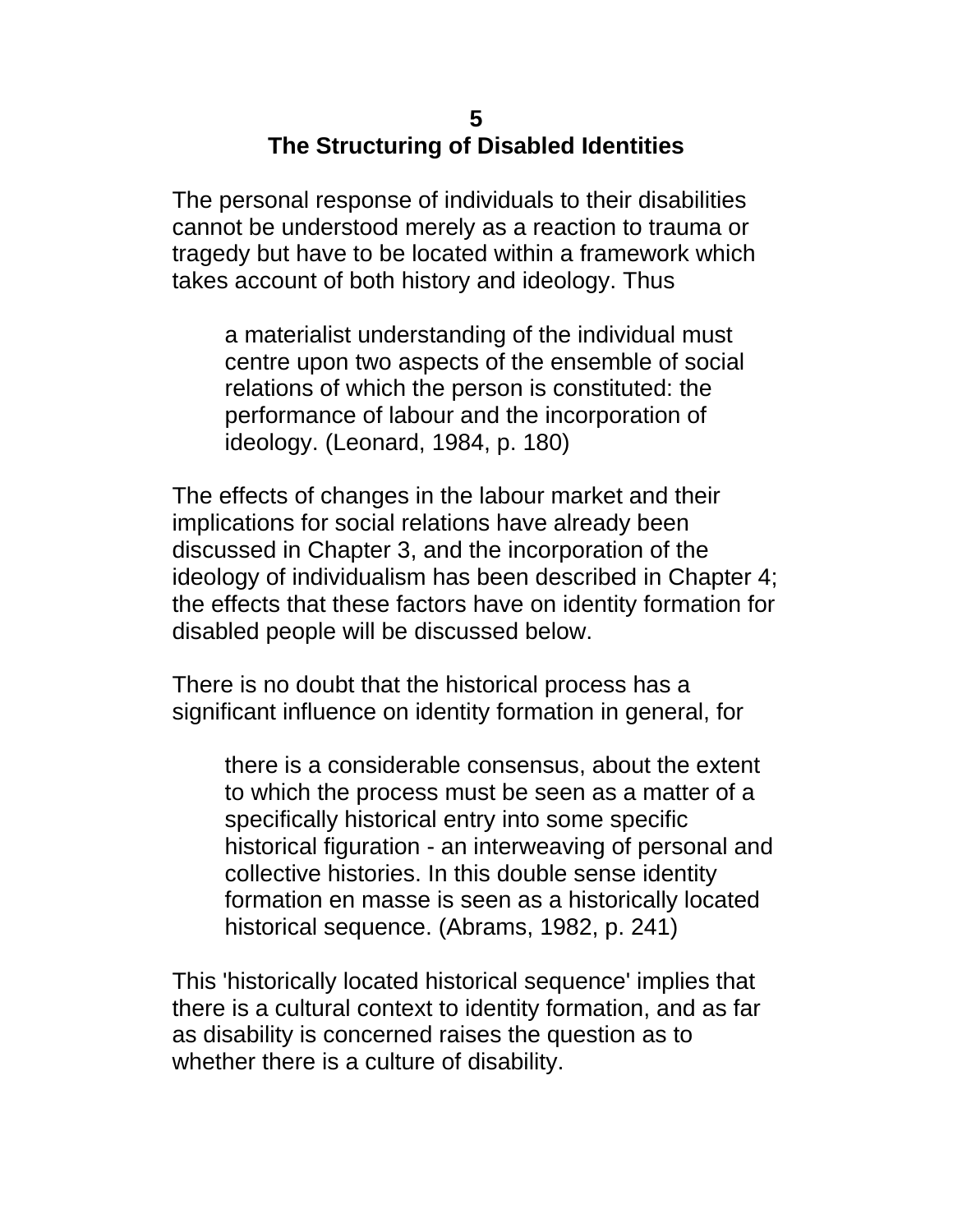# **CULTURE AND DISABILITY**

Earlier it was suggested that prior to the rise of capitalism, disabled people were integrated within their communities and had a legitimated number of social (and economic) roles. Their exclusion as a consequence of the rise of capitalism had an influence on this cultural context as an analysis of the presentation of disability in the Victorian novel suggests.

Not until the rise of sentimentalism and the obsession with the excluded and the marginal, which climaxes in the reign of Victoria, did the blind, the deaf and the halt become major characters in large numbers of books written by authors and intended for readers who, thinking of themselves as non-handicapped, are able to regard the handicapped as essentially alien, absolute others. In such a context, fellow human beings with drastically impaired perception, manipulation and ambulation tend, of course, to be stereotyped, either negatively or positively; but in any case rendered as something more or less than human. (Fiedler, 1981)

Throughout the twentieth century, whether it be in the novel, newspaper stories or television and films, disabled people continue to be portrayed as more than or less than human, rarely as ordinary people doing ordinary things. Without a full analysis of images of disability it is not possible to do other than present examples of these images. Sir Clifford, in LADY CHATTERLEY'S LOVER, is an obvious example of the presentation of disabled people as less than human. The story of Sir Douglas Bader as portrayed in REACH FOR THE SKY is an example of a disabled person being portrayed as more than human. These portrayals see disabled people either as pathetic victims of some appalling tragedy or as superheroes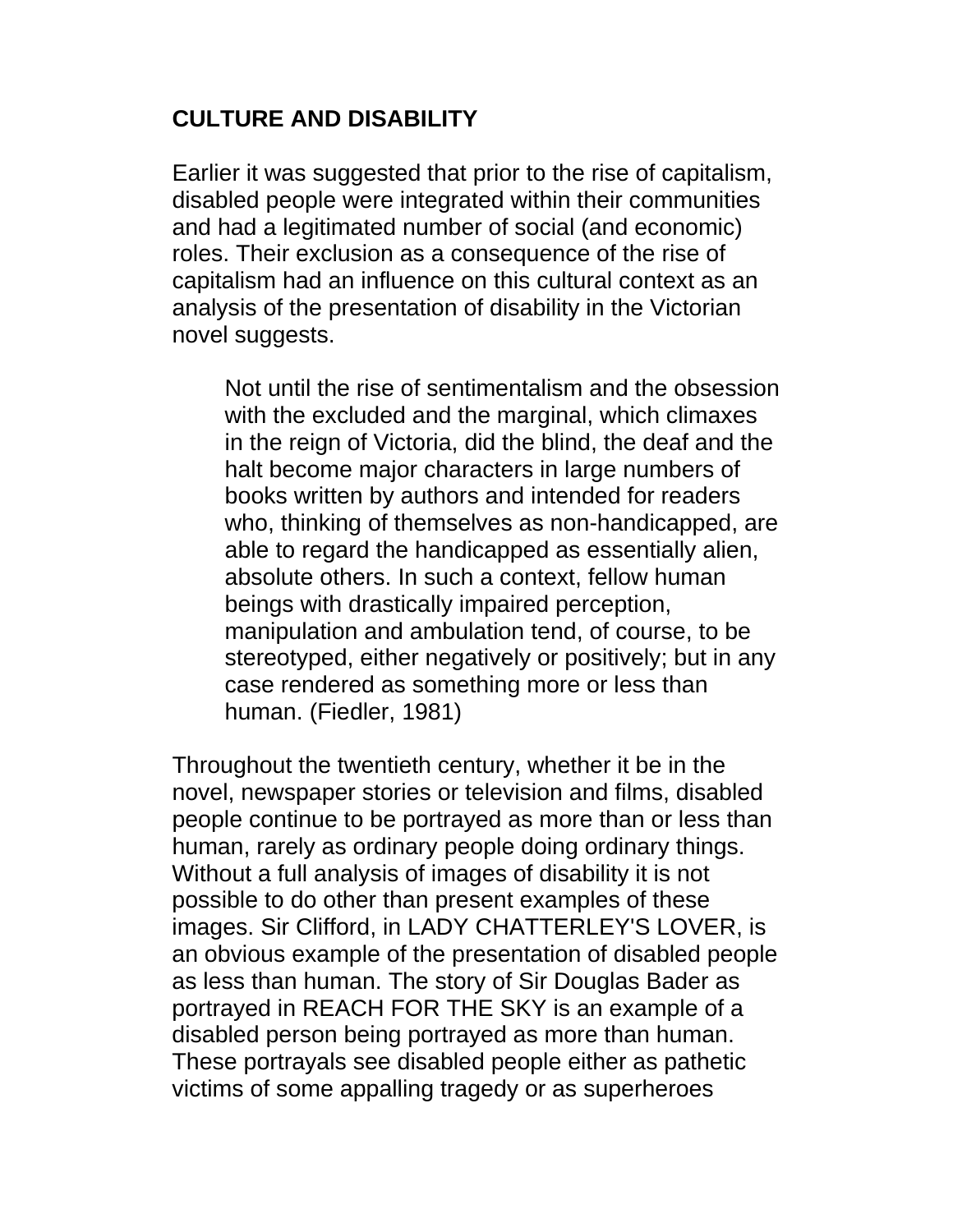struggling to overcome a tremendous burden. But the image of disabled people as more than human does not always emphasise goodness, for as a recent analysis of children's fiction has shown

the disabled adult has often been portrayed as an embittered and menacing character who, like Long John Silver, seeks to manipulate children for his own ends, or as a man bearing a grudge against society, who uses his distorted body or artificial limbs in a sinister and aggressive fashion, e.g. Captain Hook. (Quicke, 1985 p. 122)

In recent years there has been a growing recognition of the fact that these dominant cultural images not only violate the actual experience of disability, but also are positively unhelpful in providing role models for disabled people and in breaking down prejudice amongst the rest of the population. Thus there have been attempts, particularly by the mass media, to break down some of these images through the development of specialist programmes, drama and documentaries, but there is still a long way to go; at present, the best that can be said is that dominant images are being challenged but they are far from being replaced by more authentic ones. The disability arts movement is increasingly becoming the focus of the mounting of these challenges but it has, itself, had to struggle to free itself from the domination of able-bodied professionals who tended to stress arts as therapy (Lord, 1981) rather than arts as cultural imagery. That, too, is changing, for as disabled people struggle to take control over their own lives,

The same process has been happening in the arts. Disabled people who were active in the arts are increasingly meeting with those who were active in what might be called, the politics of disability, and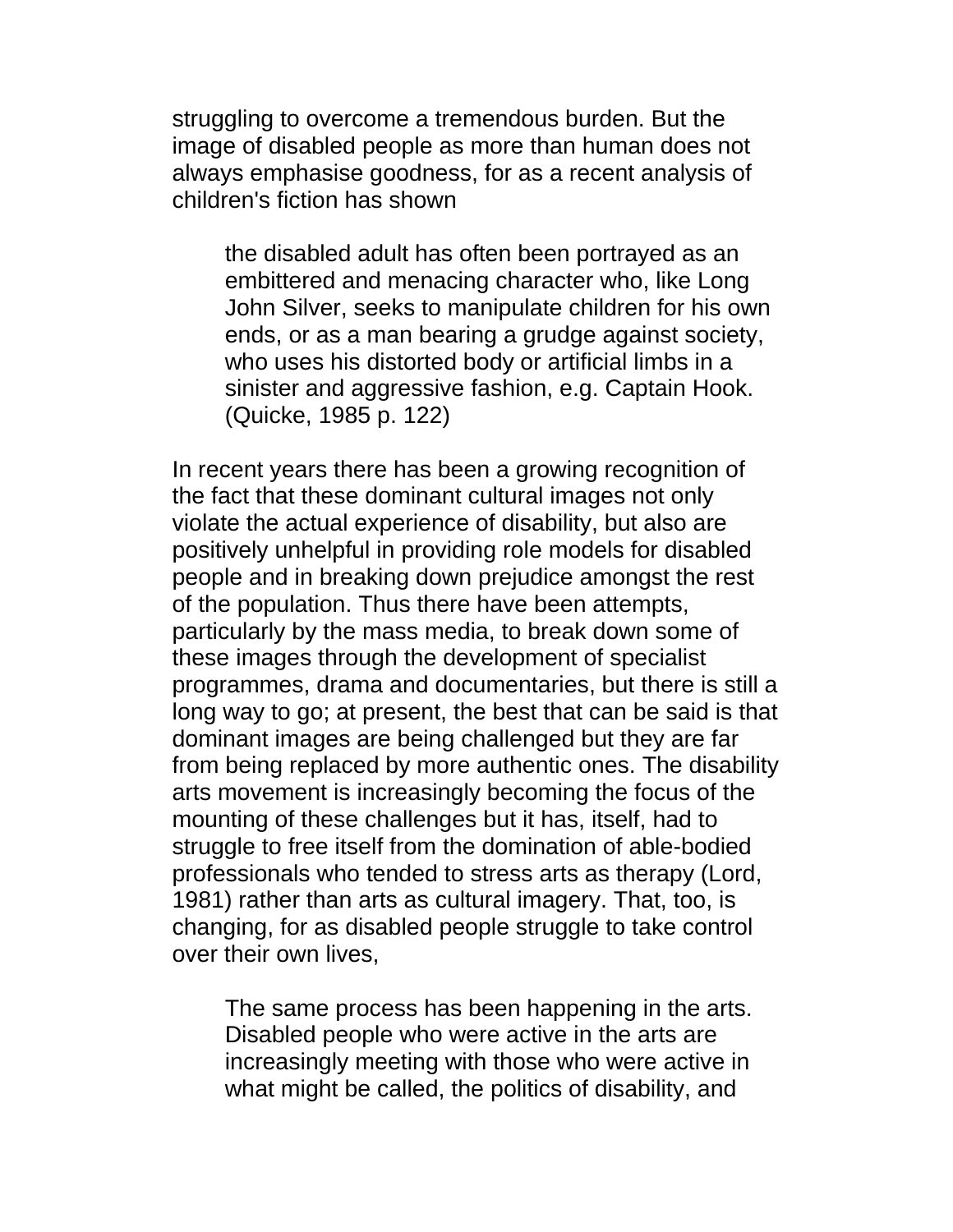together we are trying to develop a new way of looking at, and presenting, disability 'as a way of life'. (Finkelstein, 1987, p. 1)

The point about this brief discussion of cultural images has been to show how they support the ideology of individualism, in presenting the disabled individual as less than or more than human. There has been little attempt to present the collective experience of disability culturally, and hence the process of identity formation for disabled individuals has usually been constrained by images of superheroes or pathetic victims. But this process of identity formation does not merely take place within the context of what Mead (1934) might have called 'the generalised other' but of 'significant others' as well. Crucial significant others in the lives of disabled people are those vast array of professionals who either write things about or do things to disabled people. Their world-views of disability, heavily influenced by the medical profession, also individualise disability and reinforce the less than human cultural image of disabled people. It is the effects of this on disability identity formation which will next be considered.

### **ADJUSTMENT - A PSYCHOLOGICAL APPROACH**

In Gramsci's terms these significant others are 'intellectuals', though he gives this term a broad meaning.

By 'intellectuals' must be understood not those strata commonly described by this term, but in general the entire social stratum which exercises an organisational function in the wide sense - whether in the field of production, or in that of culture, or in that of political administration. (Gramsci, 1971, p. 97)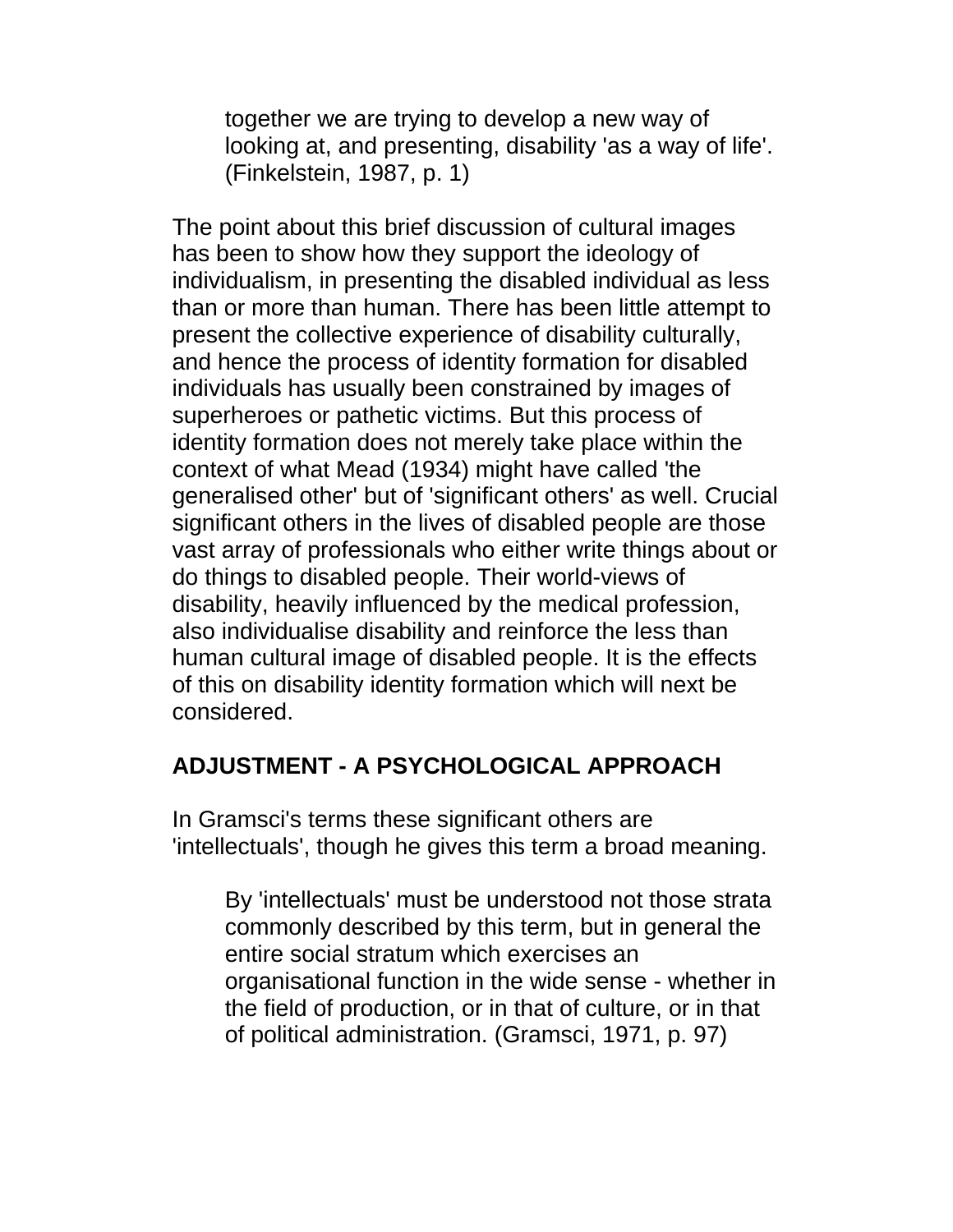In terms of disability, these intellectuals are precisely that group of people who do things to or write things about disabled people and both their theories and their practice are constrained by the ideology) of individualism and by cultural images of disabled people as less than human.

The concept which links these strands is that of adjustment. The argument suggests that when something happens to an individual's body something happens to the mind as well. Thus, in order to become fully human again, in order to form a disabled identity, the disabled individual must undergo medical treatment and physical rehabilitation (see the previous chapter) as well as the process of psychological adjustment or coming to terms with disability. Further, in order to adjust satisfactorily, the individual may need to grieve and mourn for his lost ability and pass through a series of stages before adjustment is complete.

However, the conceptual framework provided by the adjustment has been severely criticised on theoretical grounds (Finkelstein,1980; Oliver, 1981) as well as on the grounds that it does not accord with the actual experience of disability (Sutherland, 1981), and alternative frameworks such as social adjustment (Oliver et al.,1988) and social oppression (UPIAS, 1976) have been developed. But it is not just disabled people who have provided theoretical and experiential criticisms of this framework, but researchers also have found it difficult to provide empirical evidence.

Our view of the available literature suggests that a great deal of variability exists in individual reactions to negative life events, both within a particular life crisis and across different crises. We have found little reliable evidence to indicate that people go through stages of emotional responses following an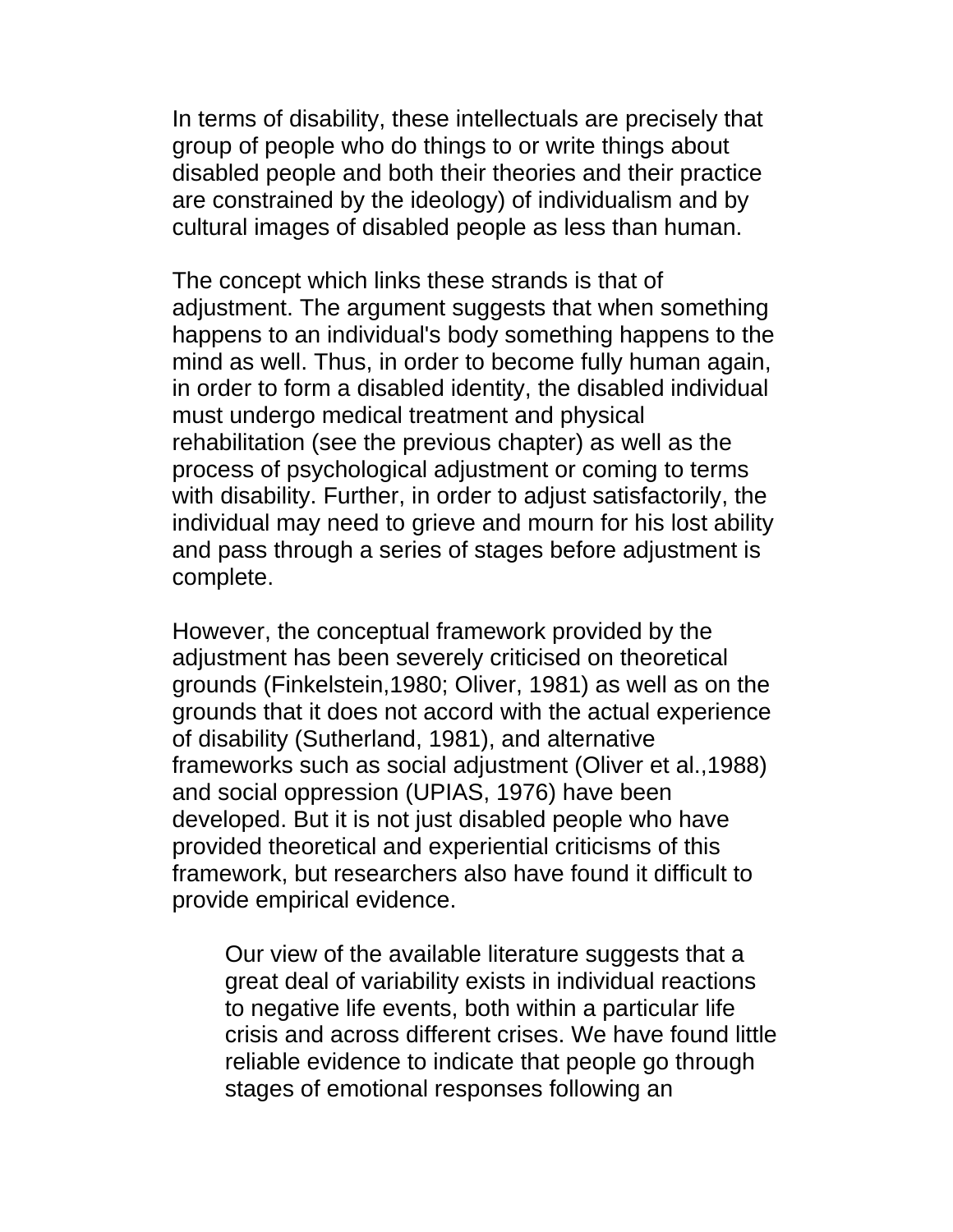undesirable life event. We have also reviewed a substantial body of evidence suggesting that a large minority of victims of aversive life events experience distress or disorganisation long after recovery might be expected. Current theoretical models of reactions to aversive outcomes cannot account for the variety of responses that appear. (Silver and Wortman, 1980, p. 309)

The crucial issue this raises is why does the concept of adjustment exert such a powerful influence over what professionals (intellectuals) actually say and do about disability? It is clear that this influence cannot be accounted for in terms of theoretical coherence or empirical grounding, for as one disabled sociologist has pointed out in reflecting upon his own experience of disability,

I realised how meager are our attempts to write and do research about adjustment and adaptation. It would be nice if, at some point, growing up ends and maturity begins, or if one could say that successful adjustment and adaptation to a particular difficulty has been achieved. For most problems, or perhaps most basic life issues, there is no single time for such a resolution to occur. The problems must be faced, evaluated, re-defined, and readapted to, again and again and again. And I knew now that this applied to myself. No matter how much I was admired by others or by myself, there was still much more I had to face. 'My Polio' and 'My Accident' were not just my past; they were part of my present and my future. (Zola, 1982, p. 84)

Hence, professionals are clearly influenced by cultural images and constructions of disability as an individual, medical and tragic problem. The issue of adjustment,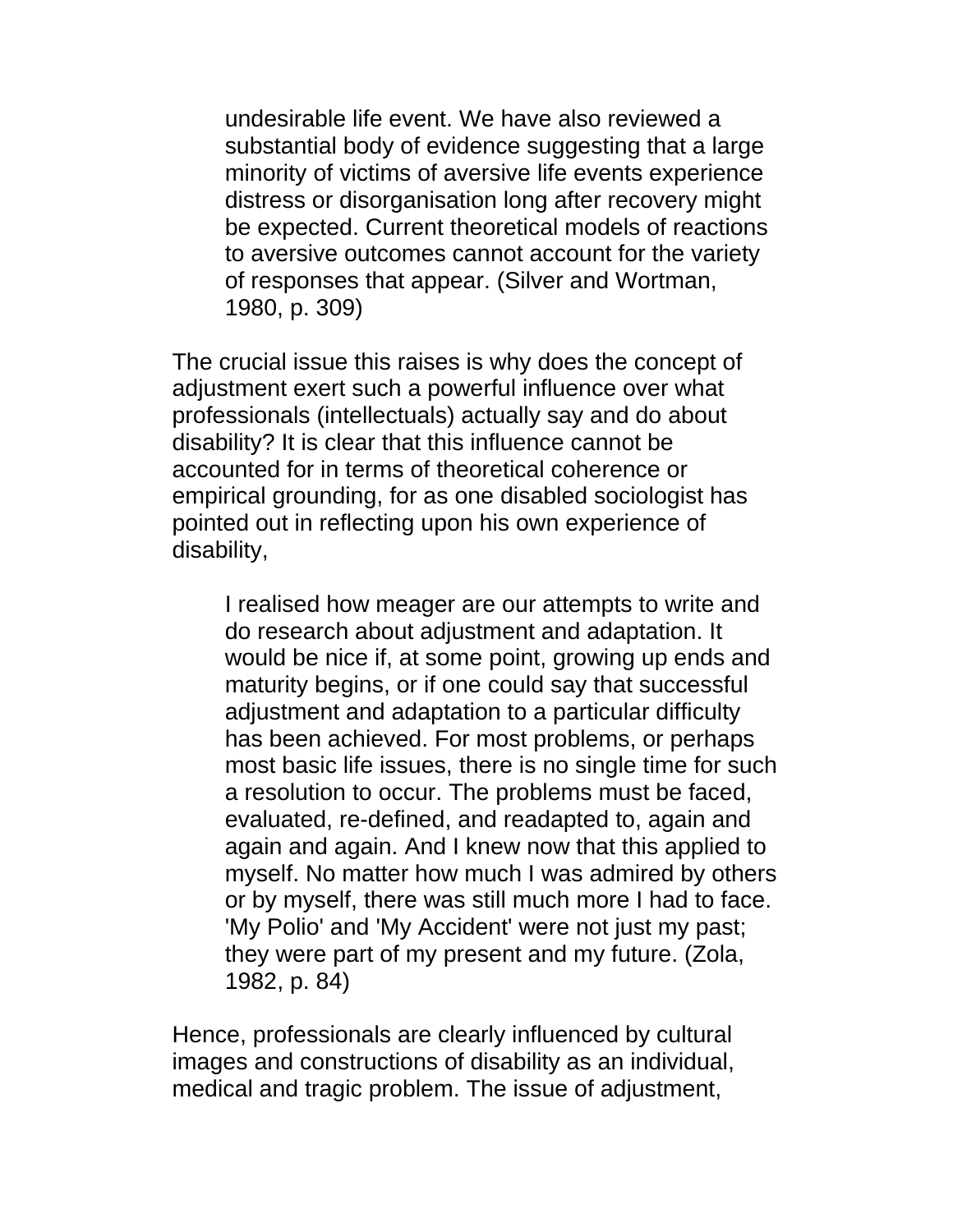therefore, became the focus for professional intervention and reinforced these very images and constructions by rooting them in practice.

In recent years a link has emerged between these professional constructions of disability as adjustment and cultural images of disabled people. Hence,

The most prevalent image in films and especially in television during the past several decades has been the maladjusted disabled person. These stories involve characters with physical or sensory, rather than mental handicaps. The plots follow a consistent pattern: The disabled central characters are bitter and self-pitying because, however long they have been disabled, they have never adjusted to their handicaps, and never accepted themselves as they are. (Longmore, 1987, p. 70)

Thus, it is disabled people who have the problem. They treat their families and friends badly until long-suffering enough, they confront these disabled people giving them 'an emotional slap in the face'. The disabled person then realises that it is him or her who has the problem, accepts the rebuke and becomes a well-adjusted adult.

The problems with these cultural images, as with professional constructions, is that they ignore issues of social prejudice and institutional discrimination. The nondisabled have little trouble in accepting disabled people and indeed understand the problems of disability better than the disabled people themselves. Thus, ultimately these images place 'responsibility for any problems squarely and almost exclusively on the disabled individual' (Longmore, 1987, p. 71)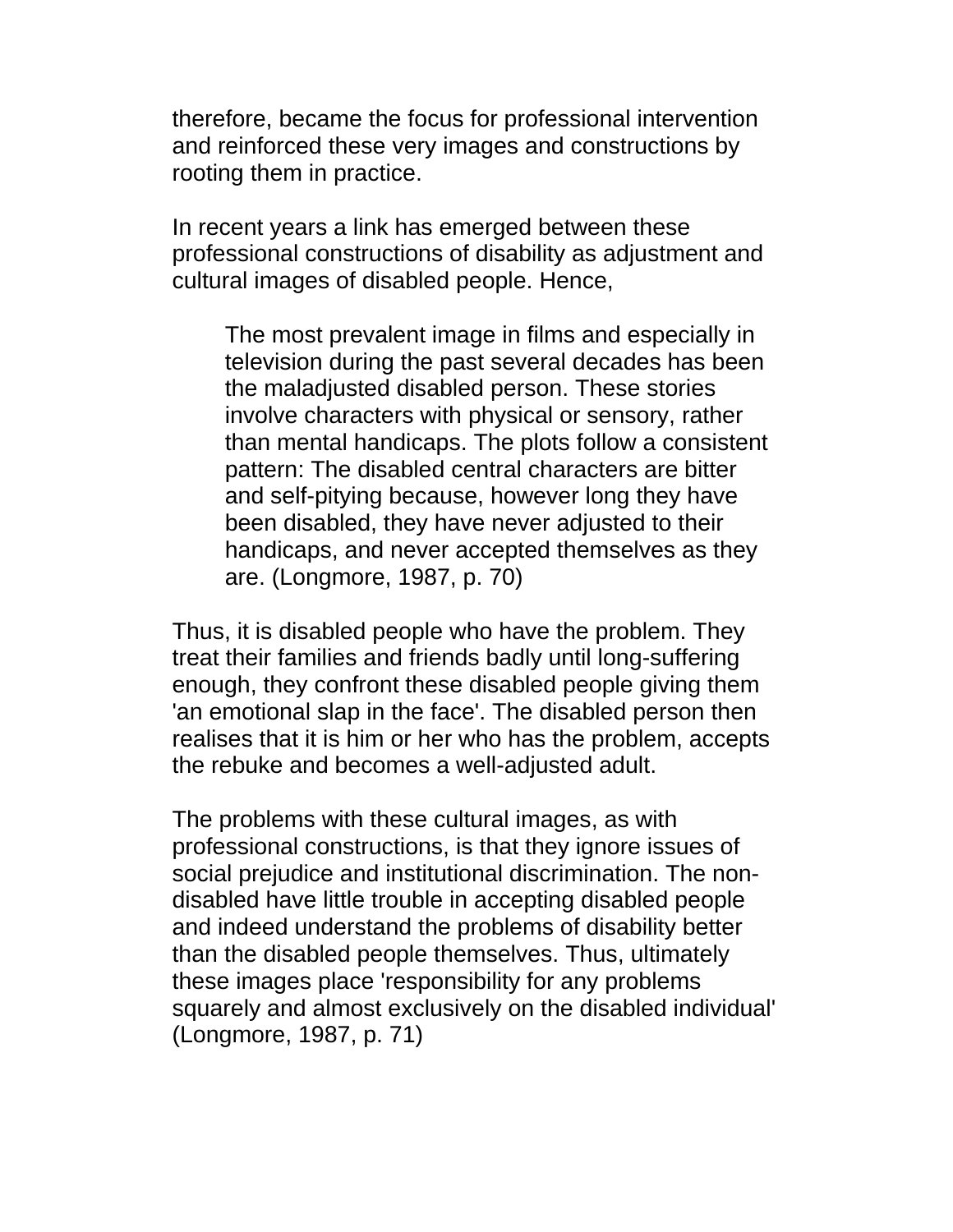#### **STIGMA – A SOCIAL PSYCHOLOGICAL APPROACH**

A significant advance on the purely psychological conceptions of adjustment is the idea of stigma, originally advanced in the work of Goffman (1963). He pointed out that stigmas were originally inflicted, through marking or branding, on certain individuals who had transgressed the norms or values of a particular society. In modern societies stigmas emerged through the processes of social interaction whereby individuals were marked out or set aside because of some attribute they possessed or because something discreditable was known about them. Stigmatised identities were formed through interpersonal interactions rather than psychological reactions to events. Thus while stigma may have existed in all societies, in ancient ones it was inflicted because of some transgression or other; in modern societies, the stigma itself was the transgression. In both kinds of societies, stigma implied moral opprobrium or blameworthiness.

Partly because of Goffman's position in social science, and partly because of the originality of his insights, stigma became the dominant conceptual framework for developing an understanding of the experience of disability. No one mentioned that the empirical evidence for his insights was derived from secondary sources heavily dominated by psychological models (Barker et al., 1953; Wright, 1960) and that much of this data was gathered in one country in one specific period. And only Finkelstein (1980) pointed out that while Goffman's work was concerned with social contexts, interactions and processes, stigma was ultimately reducible to the individual; there could be no stigmatising process unless the individual possessed a stigma in the first place.

There were some attempts at implicit criticism when Goffman's framework didn't quite match empirical reality,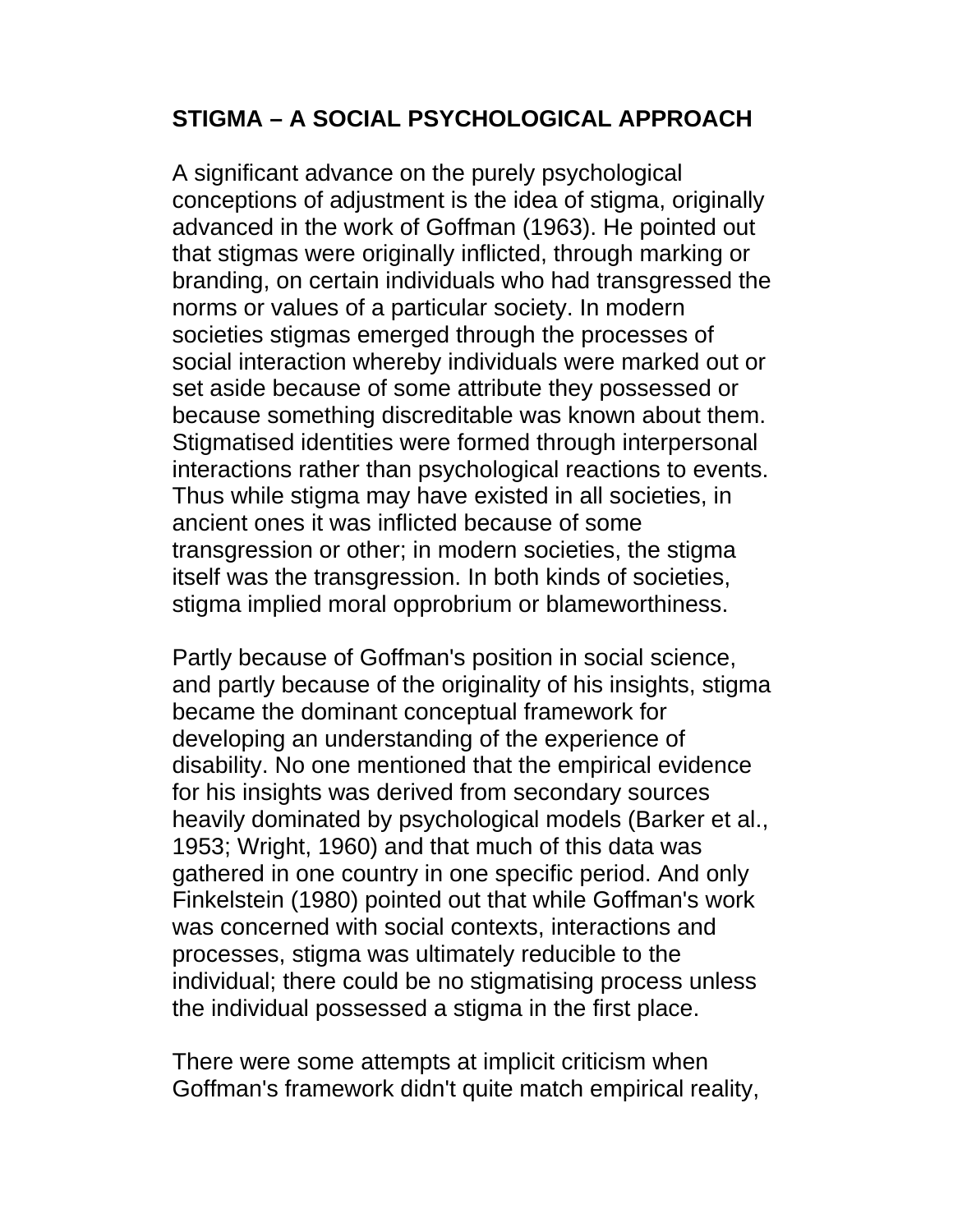and it therefore needed to be extended and developed to understand the stigma of homosexuality (Humphreys, 1972) or leprosy (Gussow and Tracey, 1968):

he deals mainly with single individuals in brief encounters with normals, usually in 'unfocussed gatherings'. He seems less concerned with patients' efforts towards destigmatisation in more permanent groupings, especially in social settings where they live together in more or less continuous interaction, where they are able to develop their own subculture, norms and ideology, and where they possess some measure of control over penetrating dissonant and discrediting views from without. (Gussow and Tracy, 1968, p. 316)

Thus, while stigma may be an appropriate metaphor for describing (what happens to individual disabled people in social interactions, it is unable to explain why this stigmatisation occurs or to incorporate collective rather than personal responses to stigma.

A recent attempt has been made to rescue stigma from its individualistic, interactionist and relativist position (Ainley et al., 1986) almost to the point of providing a sociological account.

The overall structure of society is determined not only by its cultural attributes such as norms, values and religious beliefs but also by the nature of its social organisations and its political and economic structures. These factors contribute significantly to the way in which the concept of stigma is used and how it is viewed in society. (Becker and Arnold, 1986 p. 44)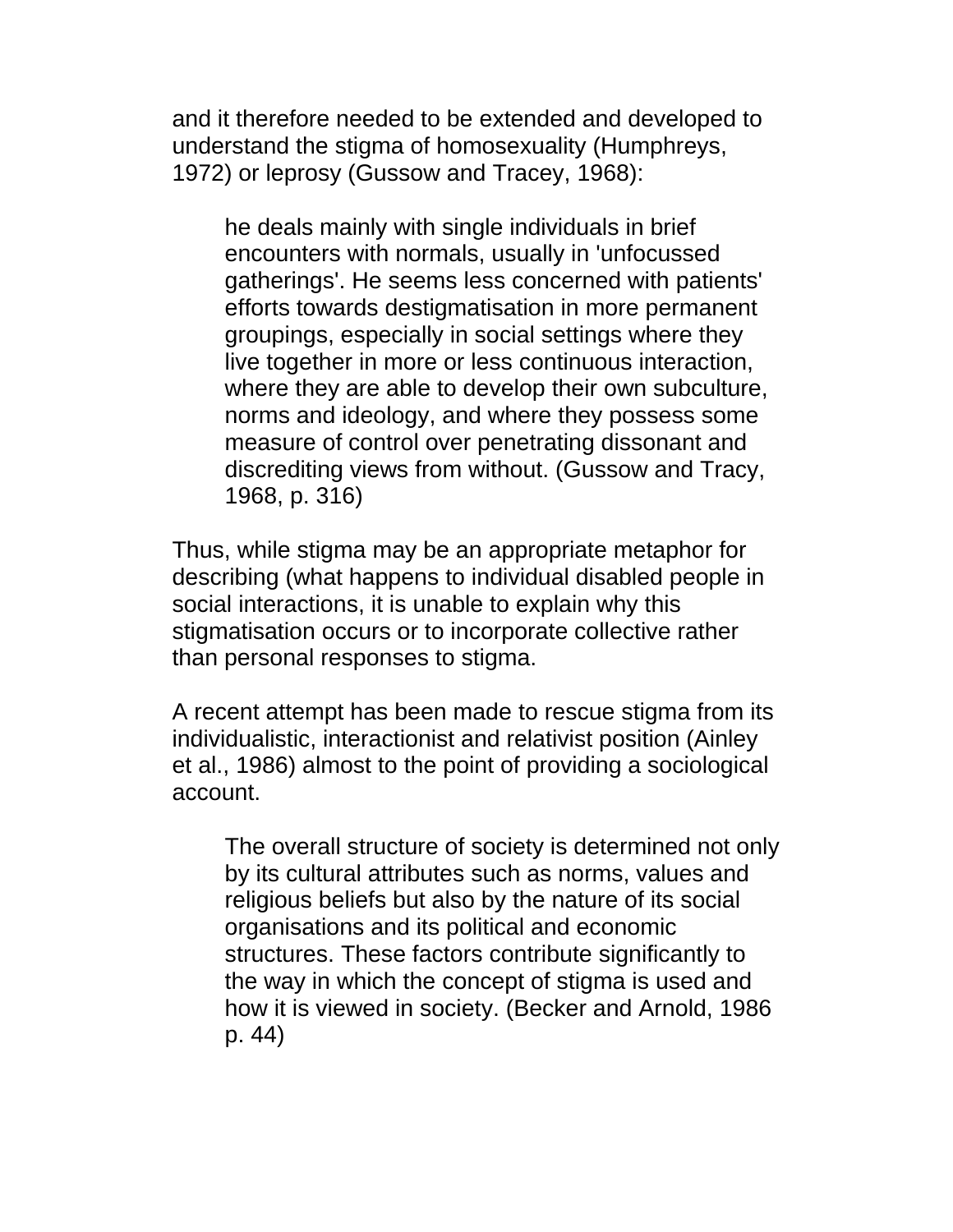Unfortunately, while this is acknowledged, stigma is still reduced to individual adaptation.

Changing one's appearance is one of many ways to cope with stigma. For most persons with visible stigmas, however, such a change is not possible. For these persons - ethnic minorities and those with physical disabilities - and for all the persons with 'hidden stigmas', coping with stigma is a process of individual adaptation. (Becker and Arnold, 1986, pp. 49-50)

The idea that individuals might confront, reject, or ignore, as a deliberate strategy, their stigmas rather than cope with them, is not even considered. Stigma is all embracing but still an individual problem.

And even when considering the political movement of disabled people, it is analysed in terms of destigmatisation and interactional processes.

At one time almost totally isolated from the general population, disabled people are today more visible and often live in the mainstream of American society. One purpose of this social movement has been to look beyond the particulars of specific disabilities to the commonalities experienced by all disabled people and their experience of stigma. Consequently, some of the stigma attached to physically disabled as a group has lessened, and individual self-esteem has improved as well. (Becker and Arnold, 1986, pp. 54- 5)

Thus the political movement of disabled people is seen as synonymous with the self-help movement; populist and the more explicitly political aspects of the movement are ignored.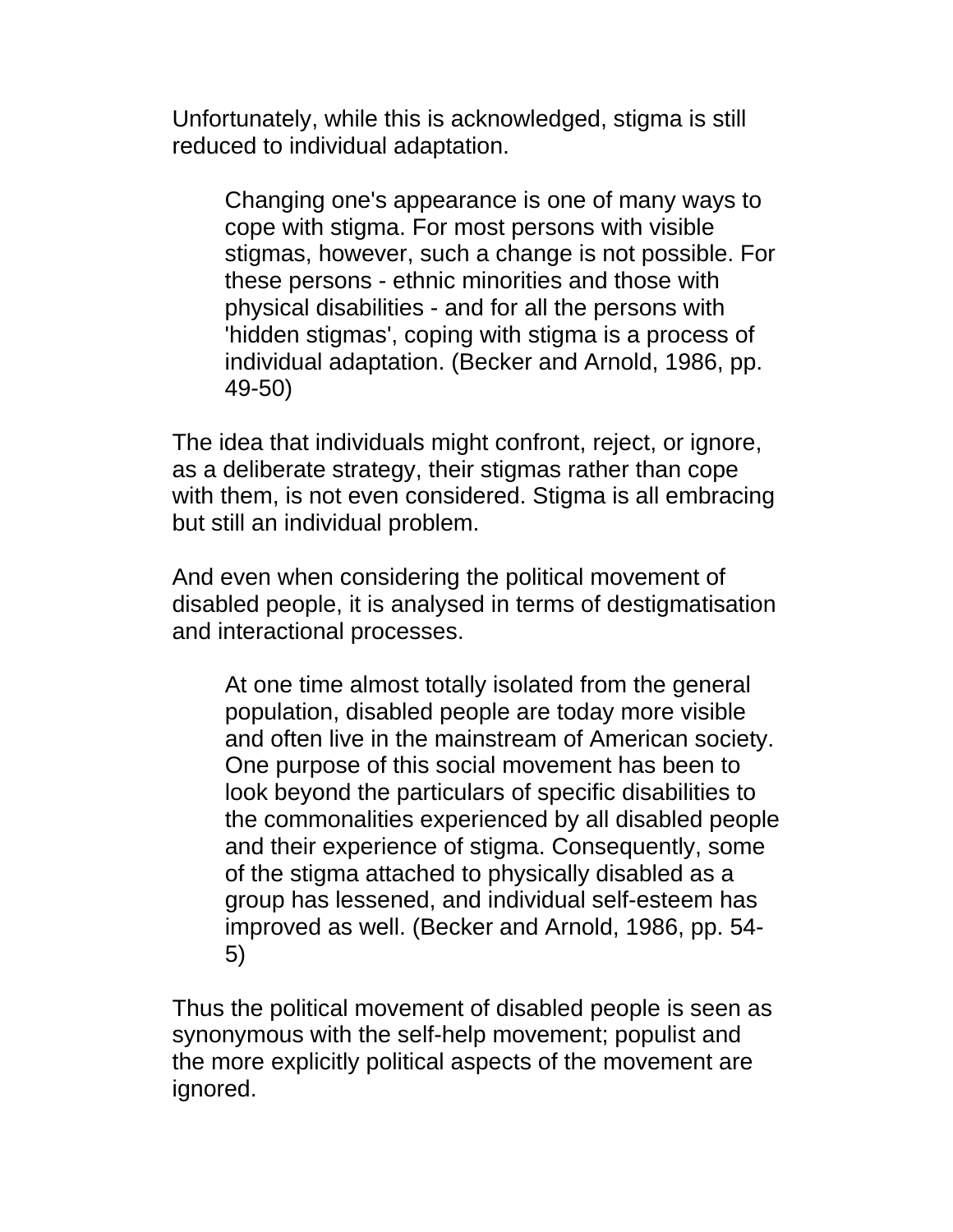Within the book, the consideration of the issue of social control offers the opportunity to provide a structural account of stigma but again this is not taken, for

Social control involves reactions to stigmas (or deviance). Reactions may occur for various reasons (e.g. fear, vengeance), but an important consequence is often the restriction or termination of social relations. (Stafford and Scott, 1986, p. 87)

Stafford and Scott do not mean social relations in the sociological sense of the term, however, but interpersonal relations, as with skinny children being excluded from neighbourhood games of basketball, and the avoidance of ugly people as dating partners. No mention of the exclusion of disabled people in segregated institutions as part of the process of social control is even acknowledged.

Thus, disabled people have not found stigma a helpful or useful concept in developing and formulating their own collective experience of disability as social restriction. To begin with, it has been unable (so far) to throw off the shackles of the individualistic approach to disability with its focus on the discredited and the discreditable. In addition, its focus on process and interpersonal interactions ignores the institutionalised practices ingrained with social relations (in the sociological sense). And finally, therefore, they have preferred to reinterpret the collective experiences in terms of structural notions of discrimination and oppression rather than interpersonal ones of stigma and stigmatisation.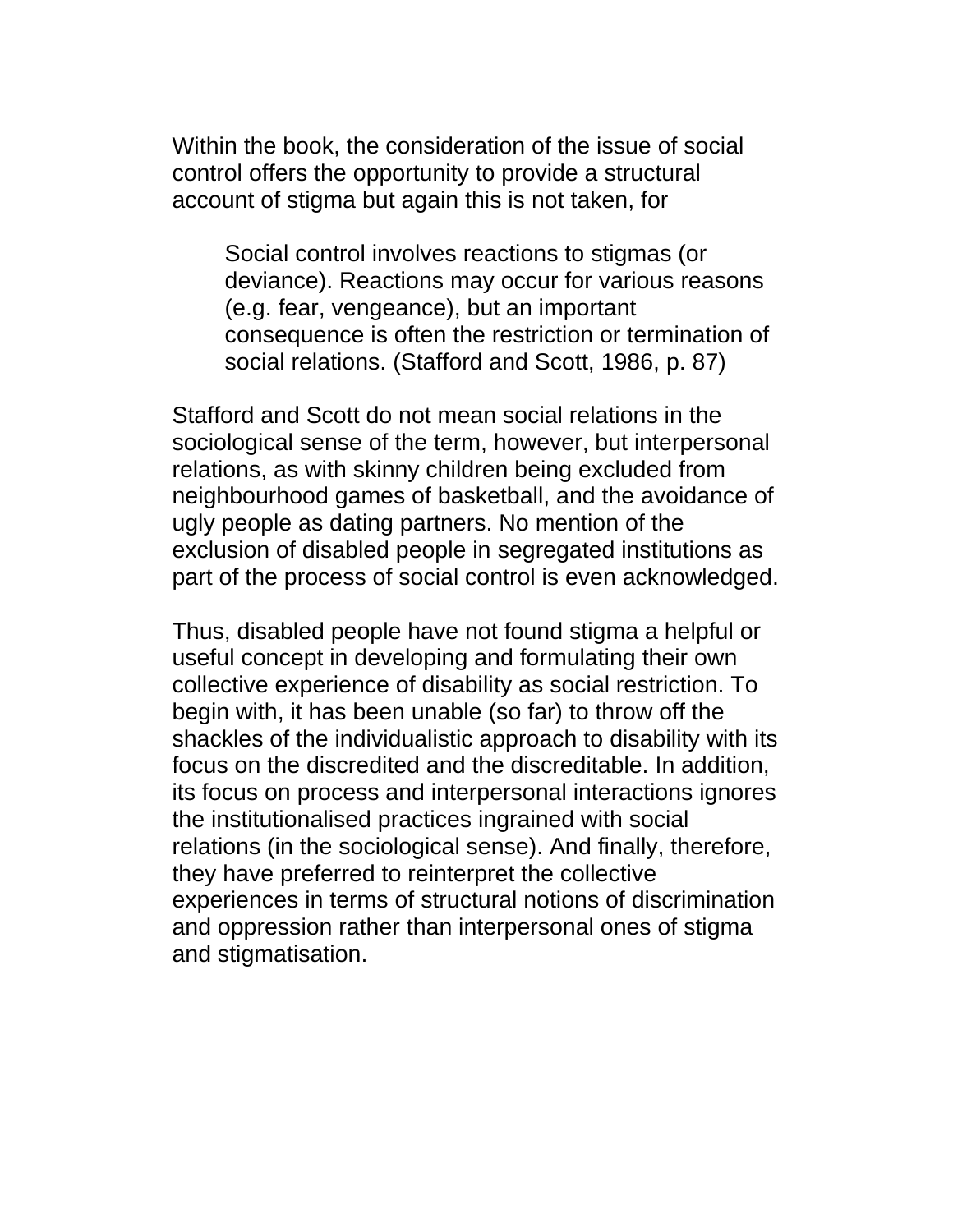### **SOCIAL ADJUSTMENT - A SOCIOLOGICAL APPROACH**

Thus, neither the psychological nor the socialpsychological approaches provides an adequate account of the experience of disability and, as has already been mentioned, there have been attempts to develop alternative frameworks using the concepts of social adjustment and social oppression. These attempt to locate the experience of disability within a wider social context and to consider the wider social forces which structure the experience of disability.

In a study of the experience of spinal cord injury, the concept of social adjustment was developed to facilitate an understanding of the wide variety of personal responses to spinal injury:

understanding the consequences of SCI involves a complex relationship between the impaired individual, the social context within which the impairment occurs and the meanings available to individuals to enable them to make sense of what is happening. This is what we mean by social adjustment: it is more than simply the functional limitations that an individual has or the social restrictions encountered; it is a complex relationship between impairment, social restrictions and meaning. (Oliver et al., 1988, pp. 11-12)

The experience of spinal injury, therefore, cannot be understood in terms of purely internal psychological or interpersonal processes, but requires a whole range of other material factors such as housing, finance, employment, the built environment and family circumstances to be taken into account. Further, all of these material factors can and will change over time, sometimes for the better and sometimes for the worse,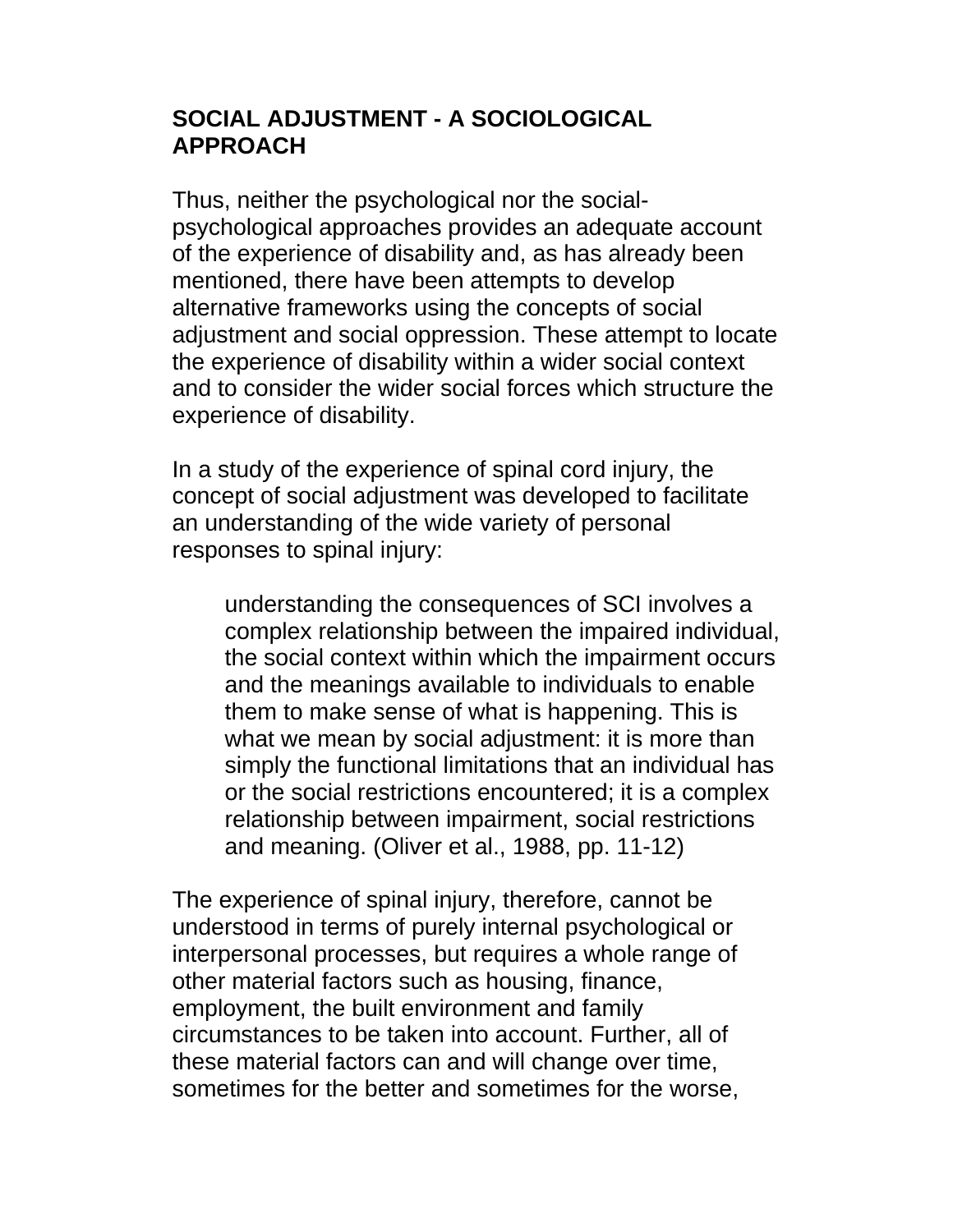hence giving the experience of disability a temporal dimension. This framework does not need to present disabled people (as more than or less than human but rather as 'ordinary people coping with extraordinary circumstances'. While this is a significant advance, the study does concentrate on one type of impairment and does not attempt to show how these material factors are related to wider social forces.

The idea that disability was a particular form of social oppression was first articulated by the Union of the Physically Impaired Against Segregation in 1975; subsequently it was used by a group of disabled people to analyse their own experiences of disability (Sutherland, 1981); and later, incorporated within a materialist framework (Leonard, 1984). However, to analyse disability as oppression from an experiential base is not itself enough, for

To claim that disabled people are oppressed involves … arguing a number of other points. At an empirical level, it is to argue that on significant dimensions disabled people can be regarded as a group whose members are in an inferior position to other members of society because they are disabled people. It is also to argue that these disadvantages are dialectically related to an ideology or group of ideologies which justify and perpetuate this situation. Beyond this it is to make the claim that such disadvantages and their supporting ideologies are neither natural nor inevitable. Finally it involves the identification of some beneficiary of this state of affairs. (Abberley, 1987, p. 7)

As Abberley himself acknowledges, there is plenty of empirical evidence to suggest that disabled people are in an inferior position, whether it be in terms of housing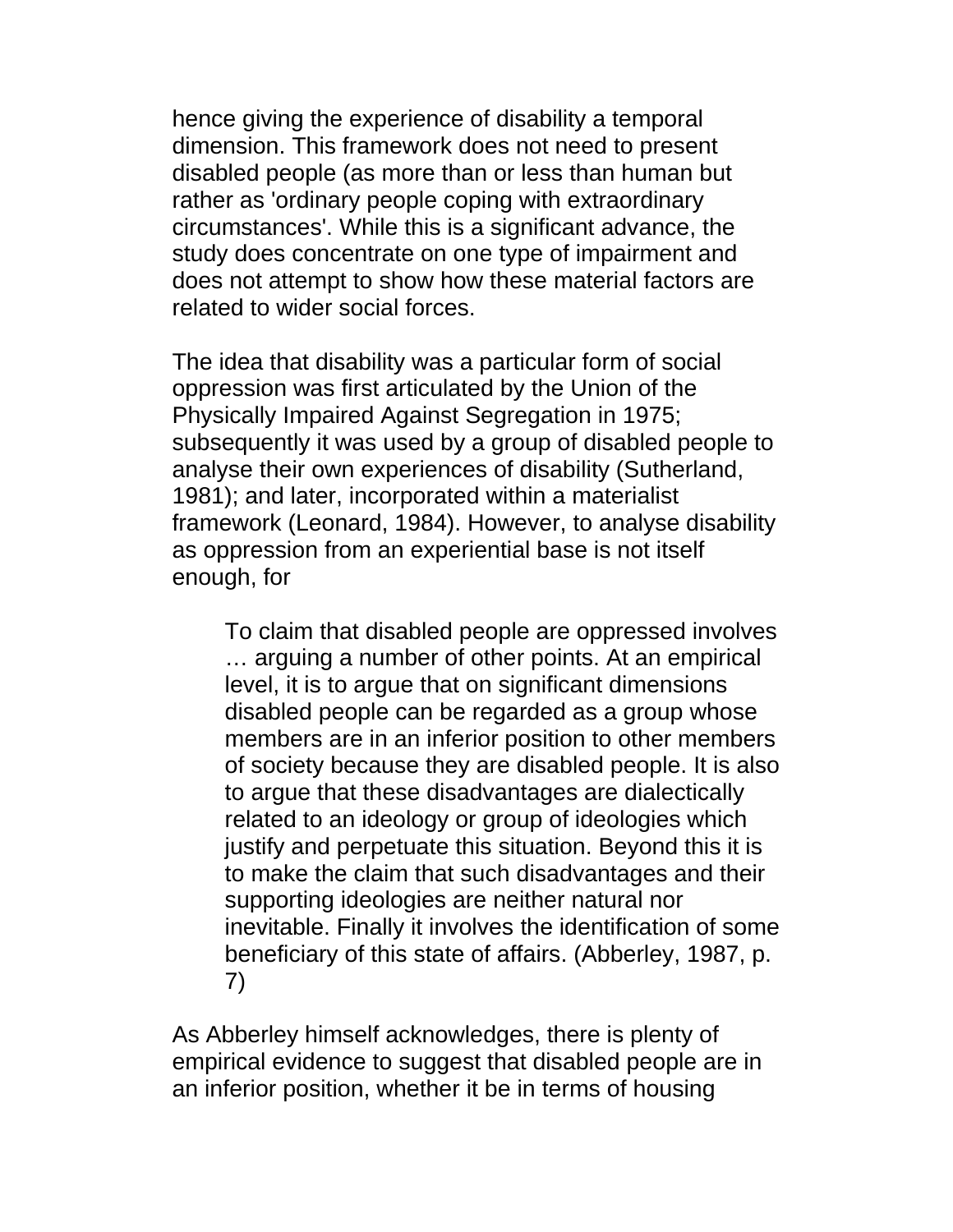(Borsay, 1986a), employment (Lonsdale, 1986), finance (Townsend, 1979), transport (Hoad, 1986) or education (Anderson, 1979). That these disadvantages are related to the core ideology of individualism and the peripheral ideologies underpinning medicalisation and personal tragedy theory was the argument presented in the previous chapter. Chapter 2 provided examples to show that disabled people are not treated as inferior in all societies nor at all historical points, thus demonstrating that their supporting ideologies are neither natural nor inevitable. Finally, the broad answer to the question 'Who benefits?', is that capitalism itself benefits in that disabled people may perform an economic function as part of the reserve pool of labour and an ideological function in being maintained in their position of inferiority. Thus they serve as a warning to those unable or unwilling to work (Oliver, 1986).

It is clear from this that disability can be seen both objectively and subjectively as a particular form of oppression. But again, as Abberley points out, this is not to suggest that a monolithic theory of oppression, into which all oppressed groups are fitted, can be developed. Disability is a particular form of oppression, in that sexual and racial oppression are 'wholly ideological'; whereas impairment is 'real' and 'forms a bedrock upon which justificatory oppressive theories are based' (Abberley, 1987, p. 8). This oppression is also multi-dimensional rather than monolithic in that 'more than half the disabled people in Britain today suffer the additional burden of racial and/or sexual oppression' (Abberley, 1987, p. 7). It is to the ways that experience of disability is structured in terms of race and gender that attention now needs to be focused.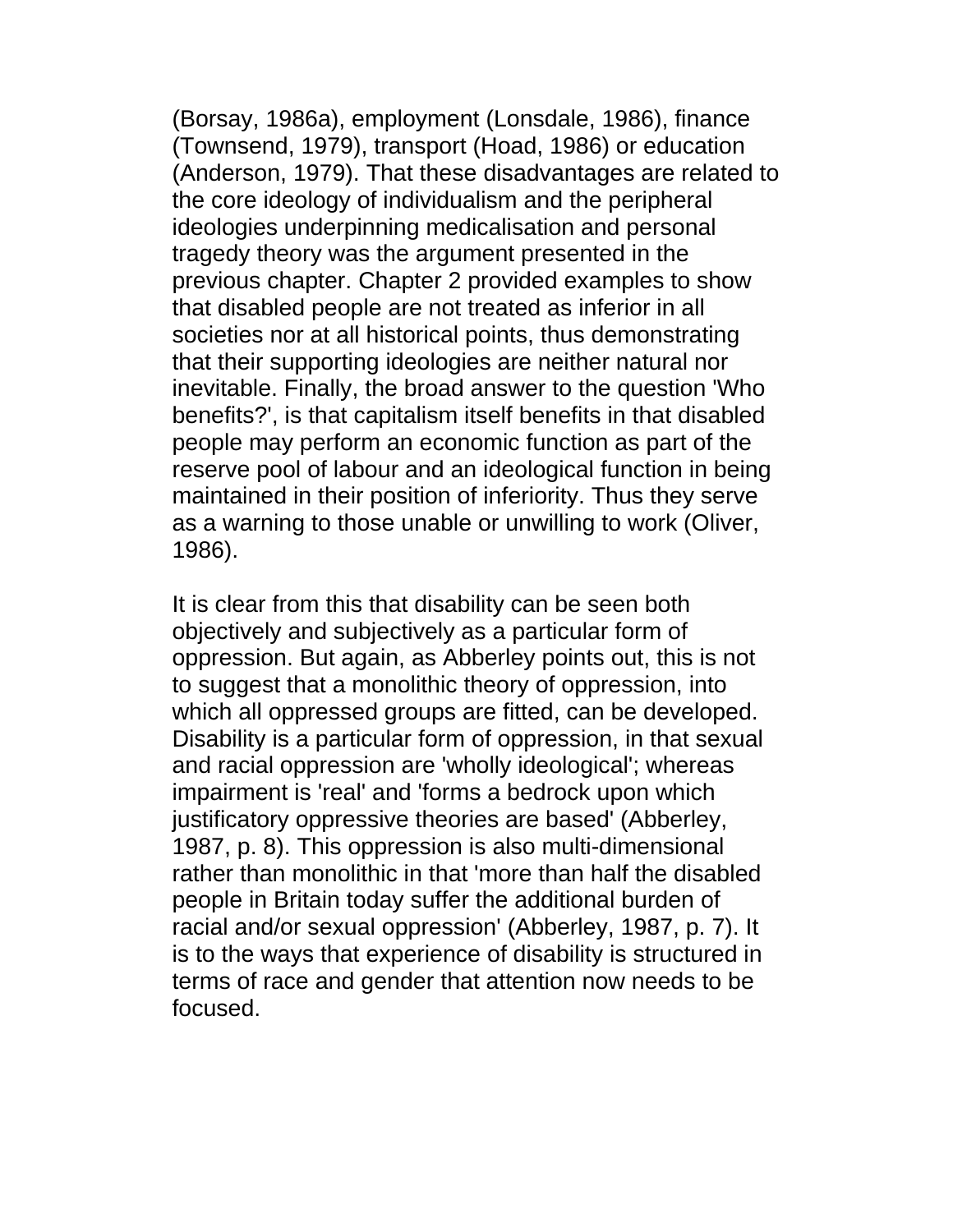## **WOMEN AND DISABILITY**

While a great deal of material has been published on both specific impairments and disability in general, there has been almost no consideration of the ways in which gender might structure the experience of disability and hence disabled identities. To be sure some studies have discussed the experience of women as well as men (Blaxter, 1980; Sutherland, 1981) and one collection concentrated exclusively on the experience of women (Campling, 1981), but even there, few of the women specifically discussed the effects of gender on their experience of disability. Some national organisations, like the Spinal Injuries Association and the British Council of Organisations of Disabled People, have established groups to consider this issue, and internationally, Disabled People's International is currently sponsoring a similar initiative. But, as a recent American publication devoted specifically to an analysis of gender and disability, notes,

Despite the attention given to disability in general and certain impairments in particular, one category within the disabled population has received little recognition or study: women. Like many social change movements, the disability movement has often directed its energies toward primarily male experiences. Male sexual concerns and employment issues, for example, have received more attention than child-bearing problems. (Deegan and Brooks, 1985, p. 1)

Part of the reason for this is that the experience of disability, like experience generally, is structured by the 'ideology of masculinity' (Brittan and Maynard, 1984), which limits the range of personal responses open to both disabled men and women.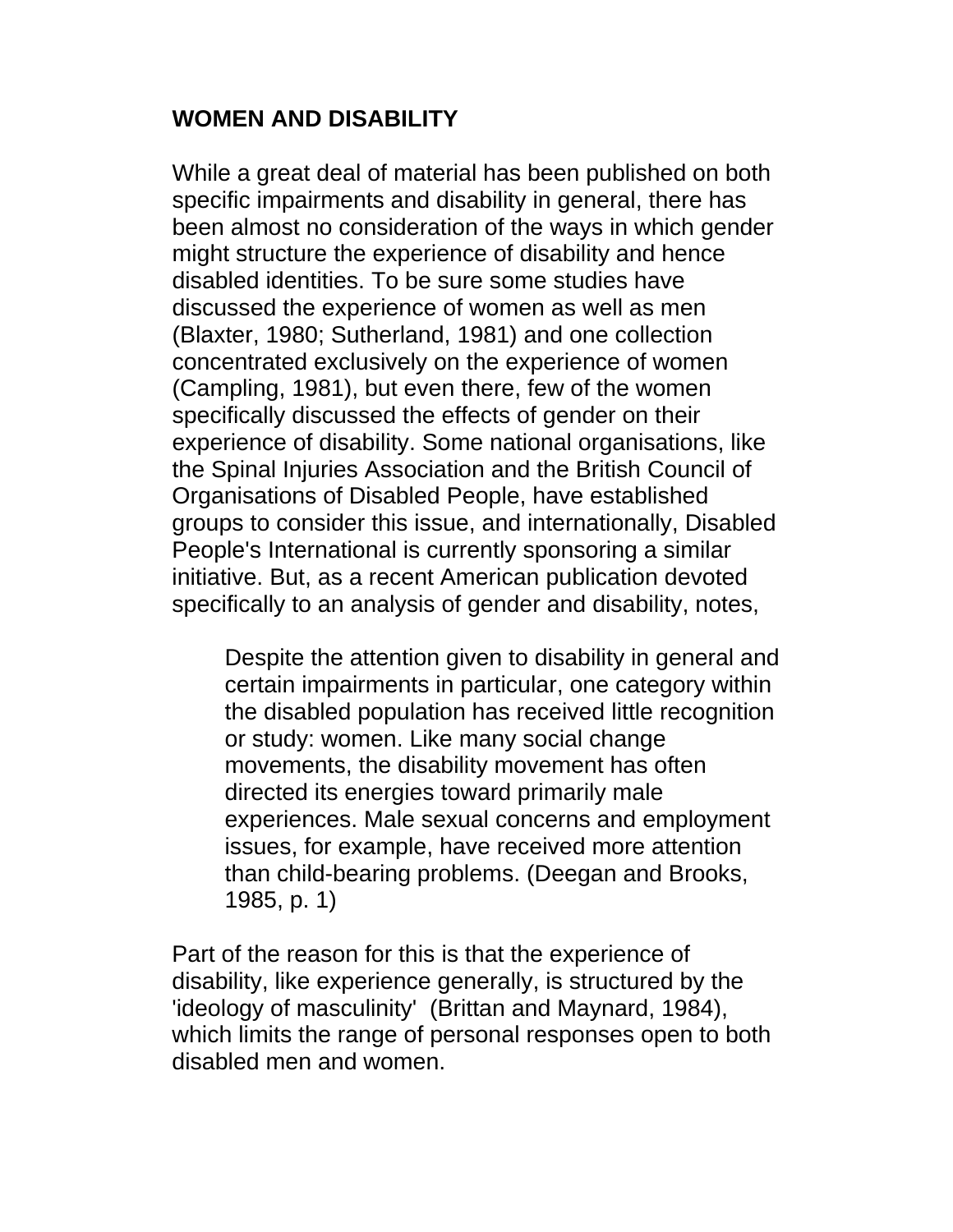Whereas disabled men are obliged to fight the social stigma of disability, they can aspire to fill socially powerful male roles. Disabled women do not have this option. Disabled women are perceived as inadequate for economically productive roles (traditionally considered appropriate for males) and for the nurturant, (reproductive roles considered appropriate for females. (Fine and Asch, 1985, p. 6)

Hence disabled women find it difficult to enter male roles but, at the same time are often denied access to traditional female roles because they are often seen as asexual and unsuitable for, or incapable of, motherhood.

It is this 'double disability' which structures the experience of disabled women and compounds the oppression of disability alone.

The lack of approved social roles for disabled women derives from a constellation of confounding forces. Disabled women (like racial or ethnic minority women) experience a major disadvantage in relation to their relevant 'single' minority reference groups: disabled men and non-disabled women. The disadvantage is 'double' because disabled women fare worse than both relevant comparison groups economically, socially and psychologically. (Fine and Asch, 1985, p. 7)

While, from a theoretical (and political) point of view, this would certainly appear to be the case, there is a lack of substantive empirical data of either an objective or subjective kind which directly compares the experience of disabled women and men.

This can lead to an alternative position, albeit from a male viewpoint (Murphy, 1987), which suggests that the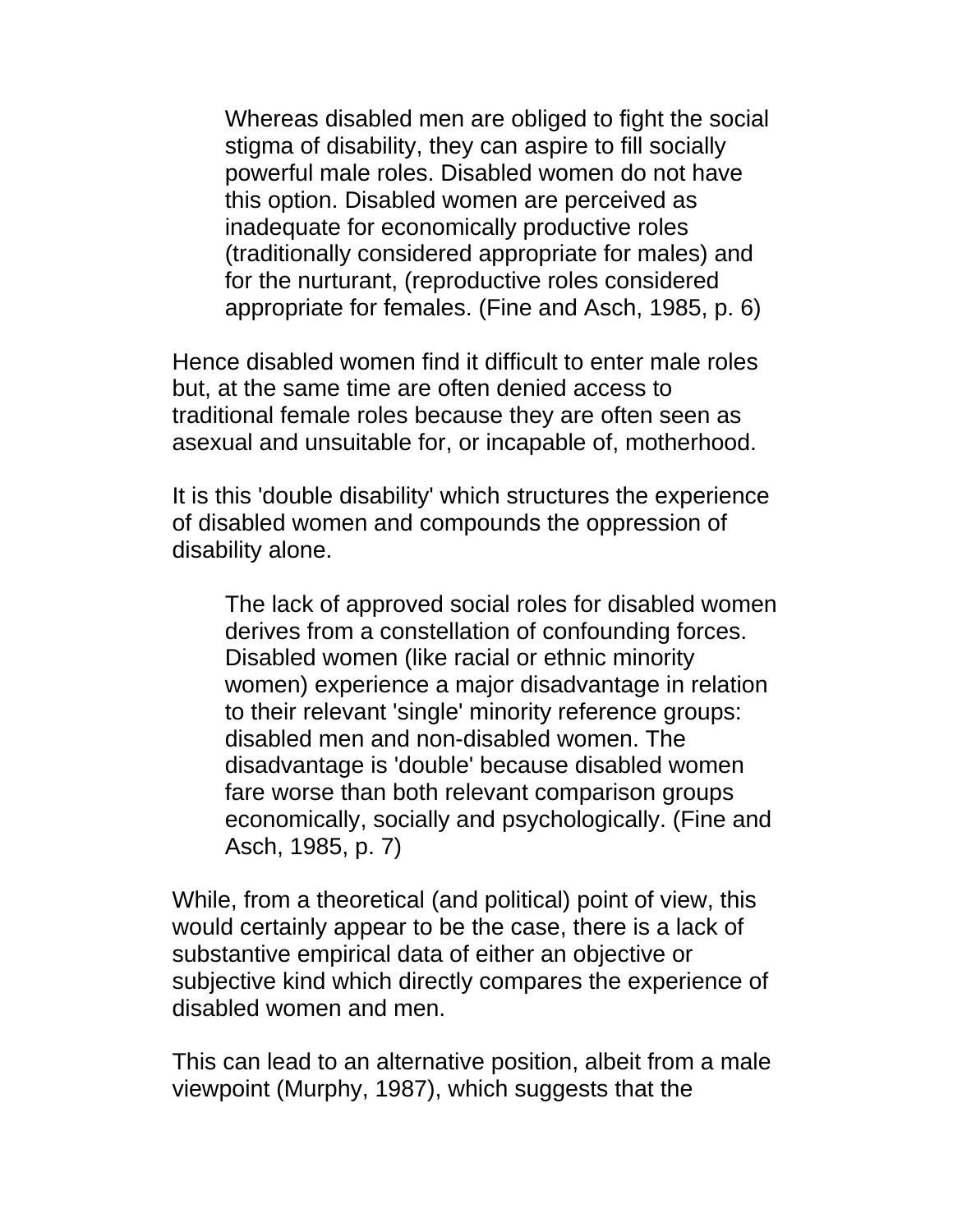experience of disabled women may be less oppressive than that of disabled men. These arguments are now unknown to disabled women, who are happy to rehearse them without agreeing with them.

For example, it has long been thought that women's roles in society are not as severely limited by the wheelchair as are men's roles. The traditional view of sex roles holds that dependency and passivity are more natural for females than for males. A woman, even if disability requires that she use a wheelchair, can still manage a household, direct others in household tasks, provide emotional support to a family, and function sexually in a 'relatively passive' manner. (Bonwich, 1985, p. 56)

In other words, there are strong links between the assumed passivity of disabled people and the assumed passivity of women.

It should be recognised that this passivity associated with disabled people is not natural but 'wholly ideological' in Abberley's (1987) sense of the term. In the case of differences between disabled men and disabled women even where these differences may appear to be 'real' or natural, this may not be the case. For example, the management of bladder incontinence, which is often assumed to be much more difficult for women than men, is usually explained in terms of biological differences. But surely biology cannot account for the vast array of methods devices and equipment available to disabled men whereas disabled women only have the choice between catheterisation and incontinence pads? Even where new techniques such as the electro-stimulation of bladder muscles through surgical implants have been developed, considerably more have been given to men, who need them less, than women, who need them more.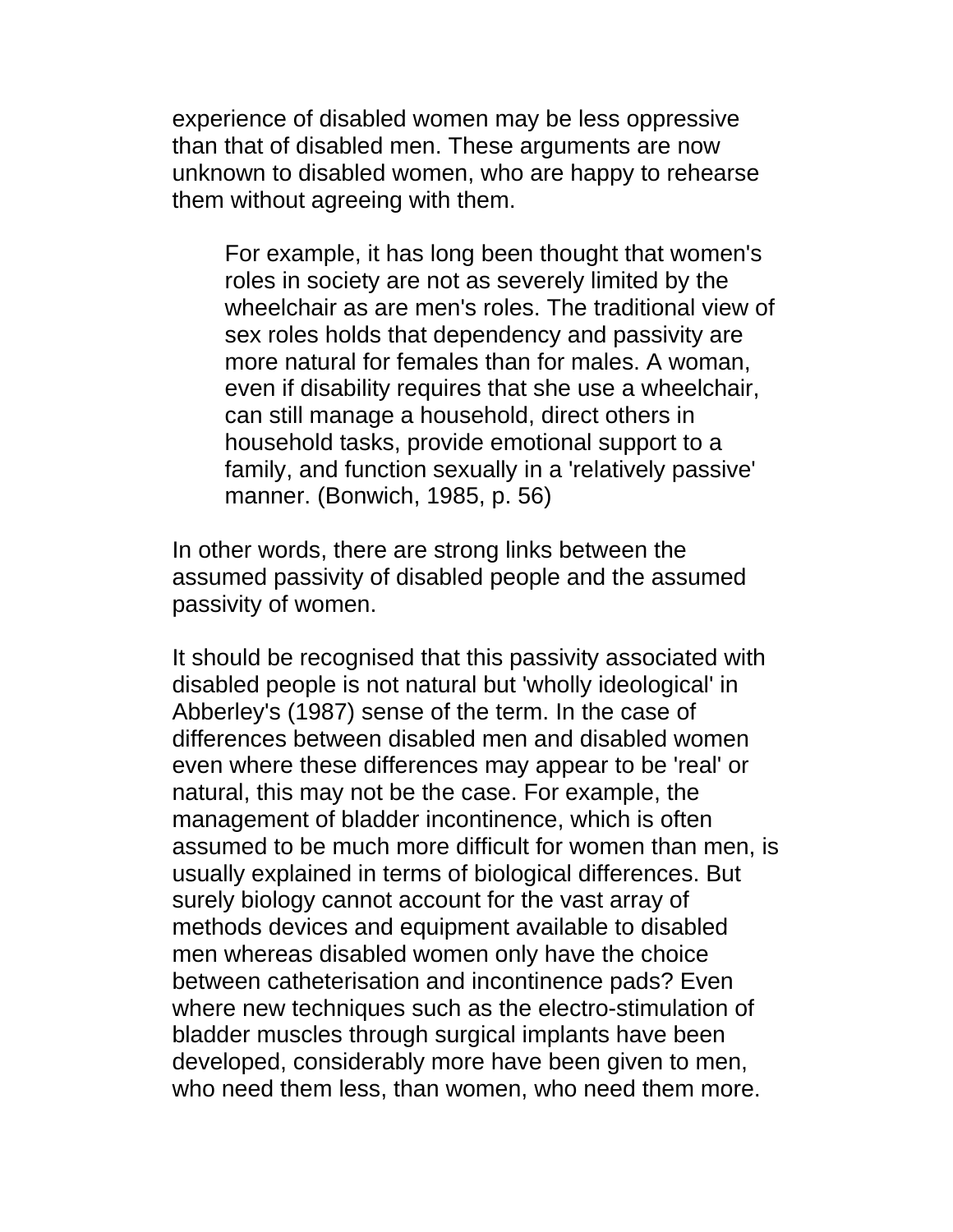Perhaps an appropriate slogan would be that 'incontinence is a feminist issue'.

Thus the different (and more oppressive) experience of disability for women does not occur naturally but because

The combined forces of a hostile economy, a discriminatory society, and a negative self-image contribute to a systematic rolelessness for disabled women. There is no avenue for self-affirmation. (Fine and Asch, 1985, p. 9)

### **BLACK PEOPLE AND DISABILITY**

There is a similar paucity of empirical material on the ways in which race may structure the individual and collective experiences of disability and hence its implications for disabled identity, although this issue is now beginning to be addressed. However, it has been argued that black, disabled identity can only be understood within the context of institutionalised racism which is defined as follows;

'All attitudes, procedures and patterns - social and economic - whose effect, though not necessarily whose conscious attention, is to create and maintain the power, influence and well-being of white people at the expense of black people.'

Or, in other words ... the able-bodied have now become white and the disabled people black. It therefore follows that the black or Asian disabled person faces a double disadvantage: that of being both black and disabled. (Confederation of Indian Organisations, 1987, p. 2)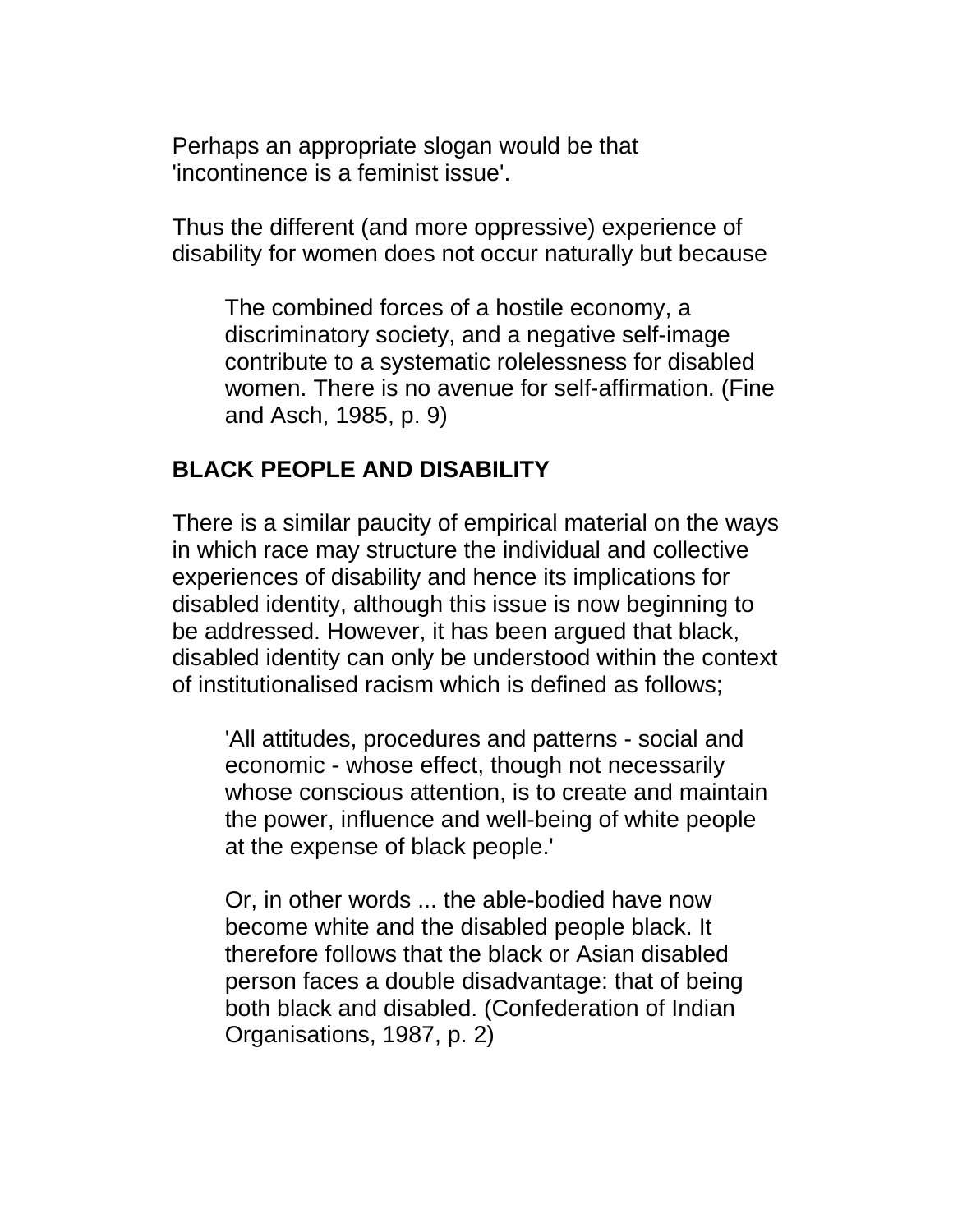The crucial issue this raises is the double disadvantage of being both black and disabled.

Few studies have addressed this issue of double disadvantage, though it has been pointed out that current community care policies in Britain fail to consider the individual needs of black, disabled people (Connelly, 1988) and an American study has shown that black people fare considerably worse in obtaining disability benefits than do their white counterparts (Thorpe and Toikka, 1980). Similarly

there is the suggestion that a handicapped person's race is a factor in the decision making and will determine the rehabilitative services provided. The implication of the services provided is that whites are more likely than blacks to be self-sufficient after rehabilitation. (Baldwin and Smith, 1984, p. 313)

Thus amid a growing awareness that this problem exists, more research is being undertaken and calls are being made for more appropriate responses.

The findings of the research project so far make it clear that there is an urgent need to educate all members of the community about the needs of Afro-Caribbean disabled people. There needs to be more awareness about the disadvantages they face as a first step towards responding positively and appropriately towards them. This will only come about if Afro-Caribbean disabled people themselves are encouraged to communicate their needs, aspirations and expectations and suggest how best society can respond to them. (Nathwani, 1987, p. 15)

The record of voluntary organisations in dealing with issues of race is a poor one (NCVO, 1984), although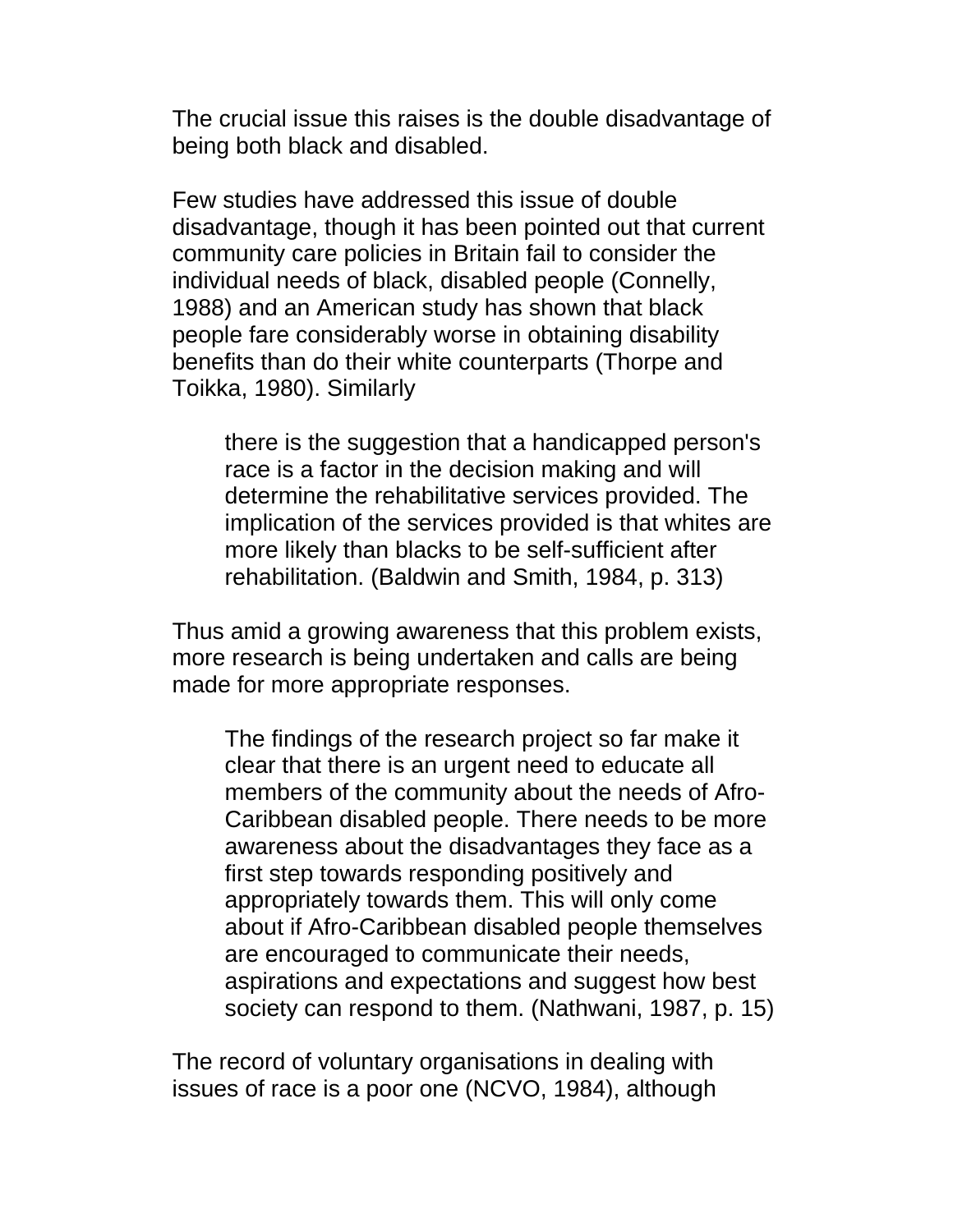some disability organisations, notably the Greater London Association of Disabled People, are beginning to address this issue, as other disability organisations are beginning to address the issue of gender. And specifically in respect of sickle cell disease, black people have begun to create their own organisations both to promote self-help and a better understanding of the disease as well as reducing the stigma attached to it. Further, they are beginning to move beyond stigma avoidance and are attempting to focus on service provision and more specifically political issues.

A recent conference has identified some of the key factors which structure the experience of being both black and disabled (Confederation of Indian Organisations, 1987, pp. 7-8):

1. Asian people's experience of disabilities are essentially different from other people with disabilities because of language difficulties and institutional racism.

2. There appears to be a severe lack of accessible information regarding available services, such as employment, education, training, recreation, grants and allowances for disabled people.

3. There is a need for Asian disabled people as well as their carers to meet one another and also integrate with the rest of the community: to combat the isolation that a lot of them experience and to do away with any stigma that may be attached to disability.

Clearly, then, race can have a considerable influence on identity formation in a similar way to gender, but if the evidence on the precise nature of this influence is slender in terms of race and gender separately, it is almost non-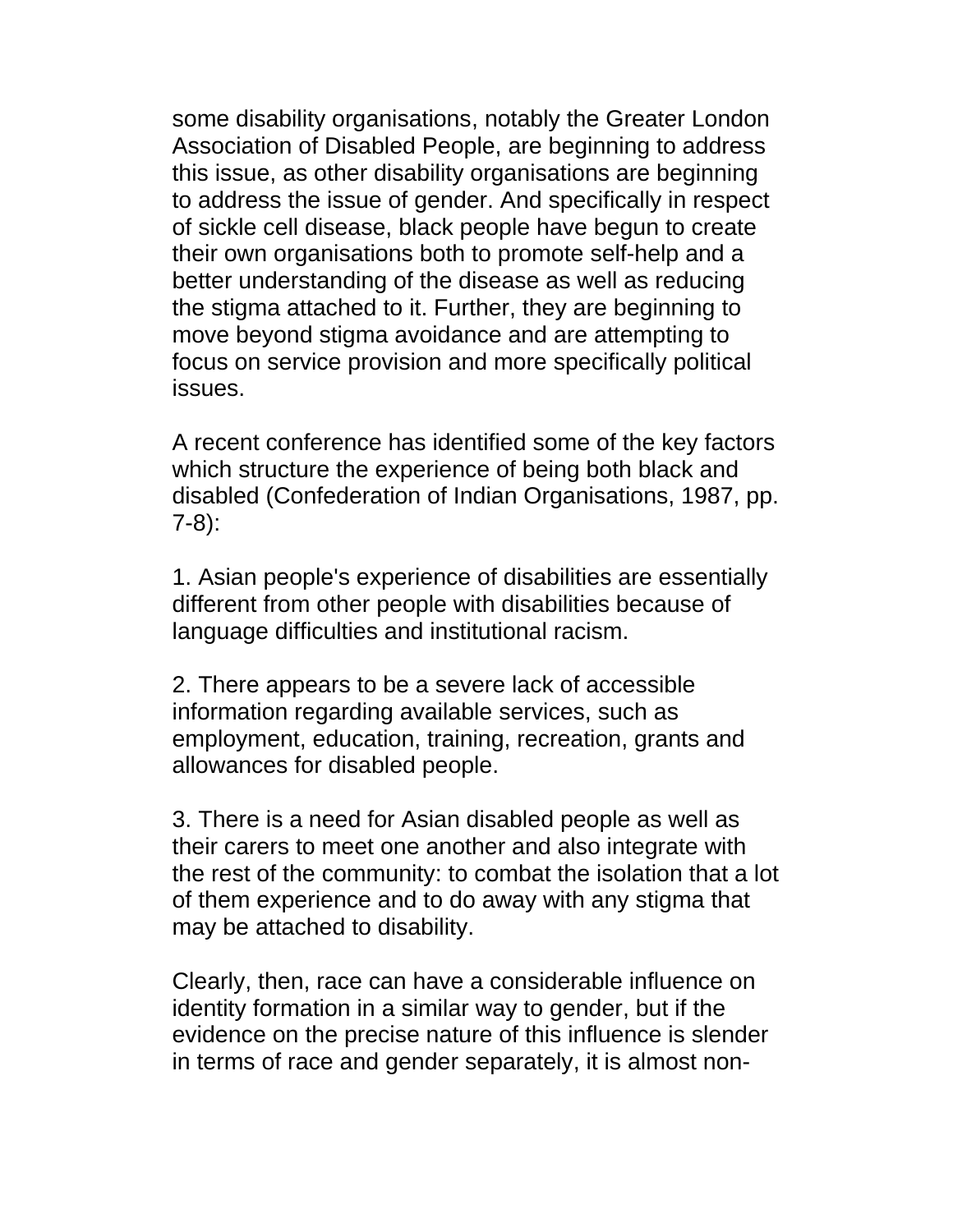existent in terms of the ways in which being both black and female might structure the experience of disability.

#### **RACE AND GENDER AND DISABILITY**

One study which examined these issues found that

Black men and white men were most similar in the losses they perceived, emphasising - more than the female subjects - loss of independence and inability to make and spend money. Women, on the other hand, were more concerned than were men with the effects of their disability on their personal relationships and responsibilities. Thus, losses attributed to disability seemed to be rather closely linked to societal sex role prescriptions. At the same time, inability to perform tasks, whether in the occupational sphere or inside the home, was the loss most frequently cited by all 4 race-sex groups, highlighting a need for effective vocational rehabilitation. (Kutner, 1979, p. 65)

This would suggest that the effects of disability on economic and gender-related roles are likely to have a more significant effect on the experience of disability than race, but on the basis of one study, this cannot be taken as definitive.

In the absence of empirical data, there has also been little theorising on the effects of a combination of race, gender and disability on personal experience, though it has been suggested that concepts like 'multiple minority statuses' and 'multiple minority groups' might be a useful starting point for analysis (Deegan, 1985). Not only might such concepts be a useful basis for generating an understanding of individual experiences but they may also have implications for a wider understanding of the way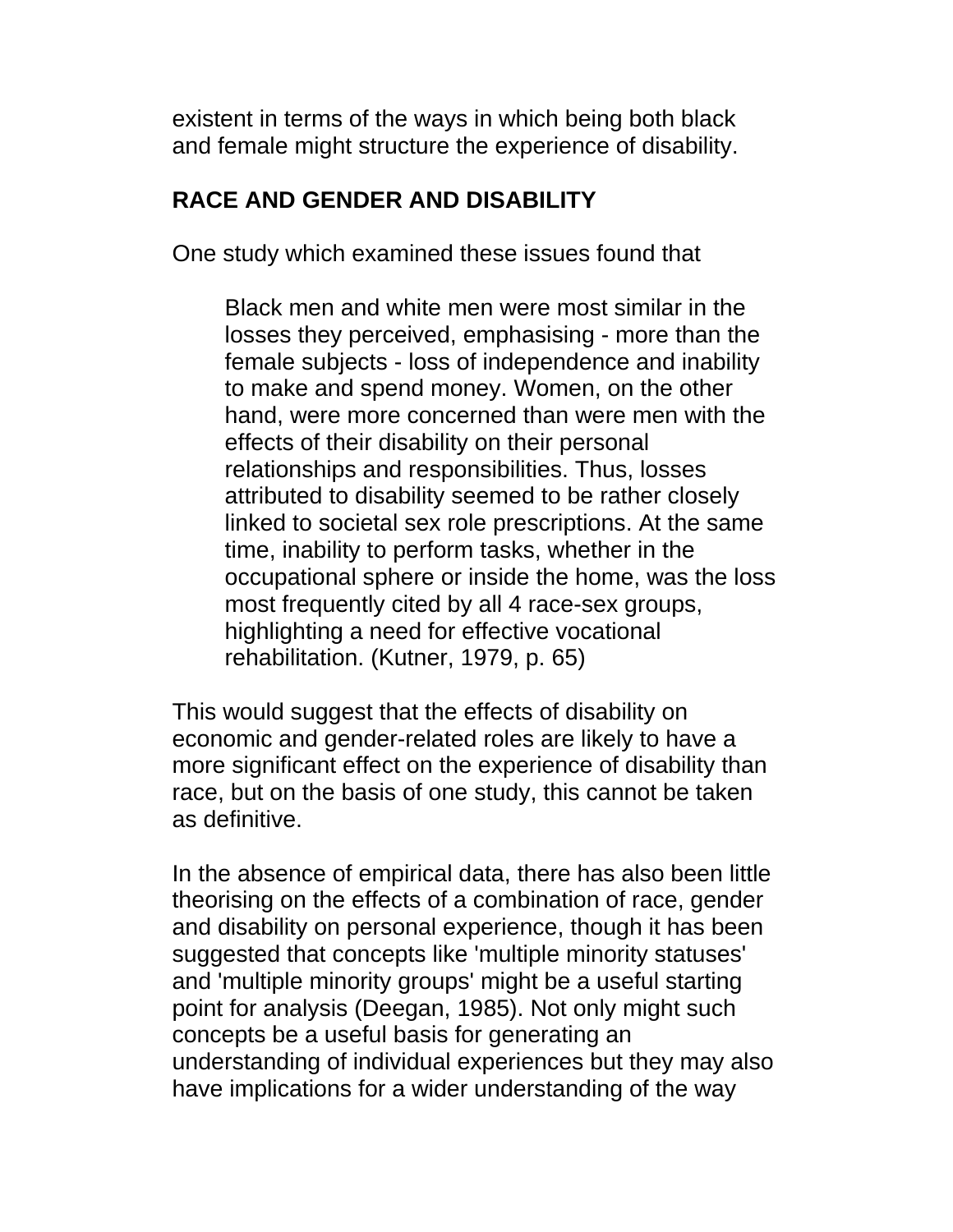society functions, not as a massive united and anonymous force but as a complex and contradictory set of social relations. This also has implications for the way minority groups are perceived.

Instead of defining each minority as oppressed and restricted in opportunities by a large and unified majority, the pattern of such discrimination can be perceived as benefitting only a very small elite. This numerically tiny group benefits from the competition between disadvantaged groups. The dispossessed and second class citizens, because of their alienation and sense of isolation, allow themselves to be defined as in opposition with other disenfranchised groups. Minority groups often participate in each other's exploitation, as well as passively support control by the few. (Deegan, 1985, p. 52)

This draws attention to the important point that struggles within the ideological terrain generated by oppression do not occur just between the oppressors and the oppressed, but also amongst the oppressed themselves. A recent example of this is the way some feminists, in the analysis of the effects of community care policies on women, have portrayed disabled people as 'chronically dependent disabled' (Dalley, 1988). But it is not just the language in which the discourse is conducted which furthers the oppression of disabled people, but also their recipes for action, as in the case of the assertion that residential care is less oppressive to women than community care, therefore we need more residential establishments (Finch, 1984), ignoring the evidence that residential care is oppressive to disabled people (Miller and Gwynne, 1971; UPIAS, 1981).

To sum up, the process of identity formation in respect of disabled people cannot be understood without reference